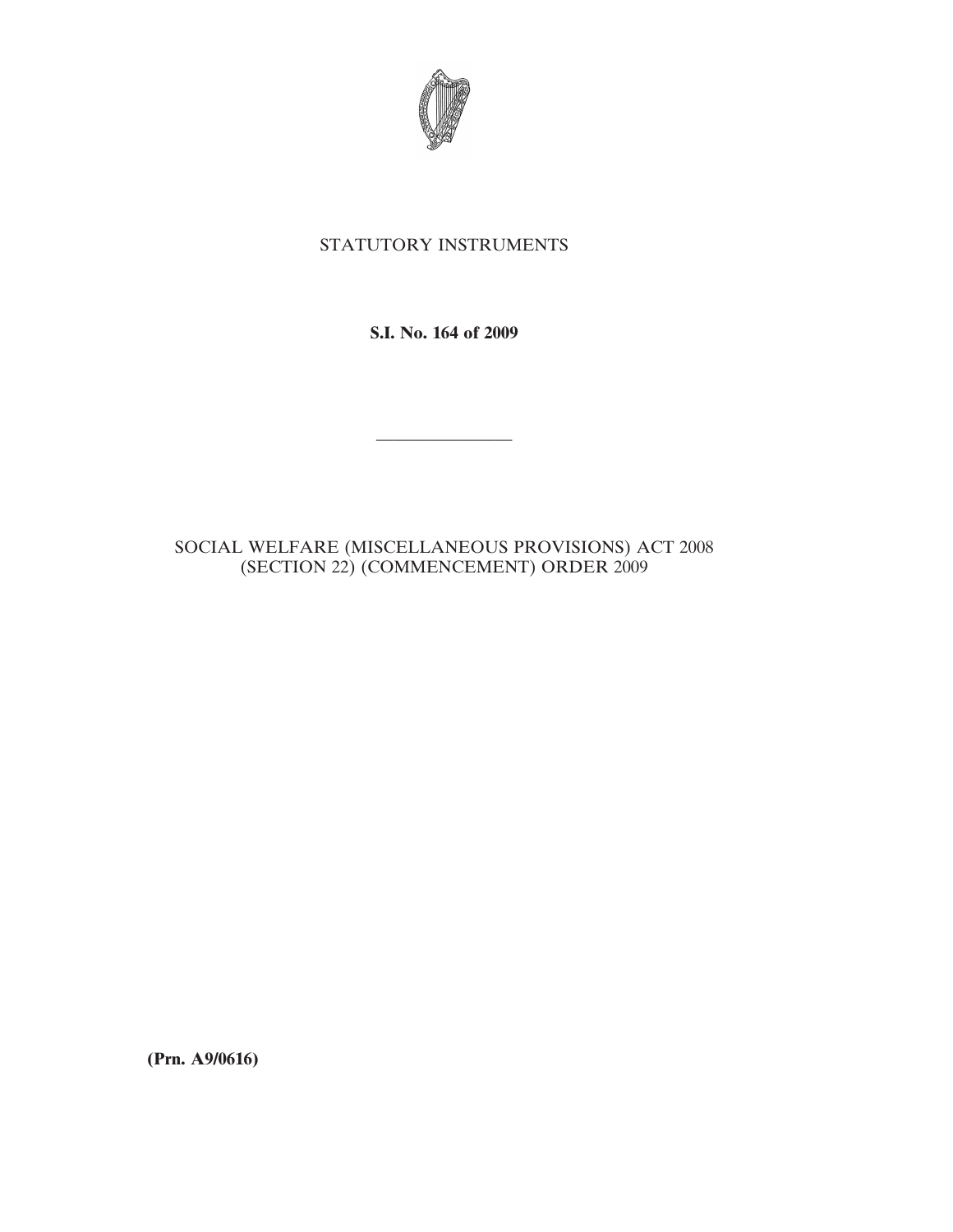## SOCIAL WELFARE (MISCELLANEOUS PROVISIONS) ACT 2008 (SECTION 22) (COMMENCEMENT) ORDER 2009

The Minister for Social and Family Affairs, in exercise of the powers conferred on her by Section 1(6) of the Social Welfare (Miscellaneous Provisions) Act 2008 (No. 22 of 2008), hereby orders as follows:

1. This Order may be cited as the Social Welfare (Miscellaneous Provisions) Act 2008 (Section 22) (Commencement) Order 2009.

2. The 6th day of May 2009 is appointed as the day on which section 22 of the Social Welfare (Miscellaneous Provisions) Act 2008 (No. 22 of 2008) comes into operation.



GIVEN under the Official Seal of the Minister for Social and Family Affairs this 30 day of April 2009.

MARY HANAFIN. Minister for Social and Family Affairs.

*Notice of the making of this Statutory Instrument was published in "Iris Oifigiu´il" of* 5*th May*, 2009.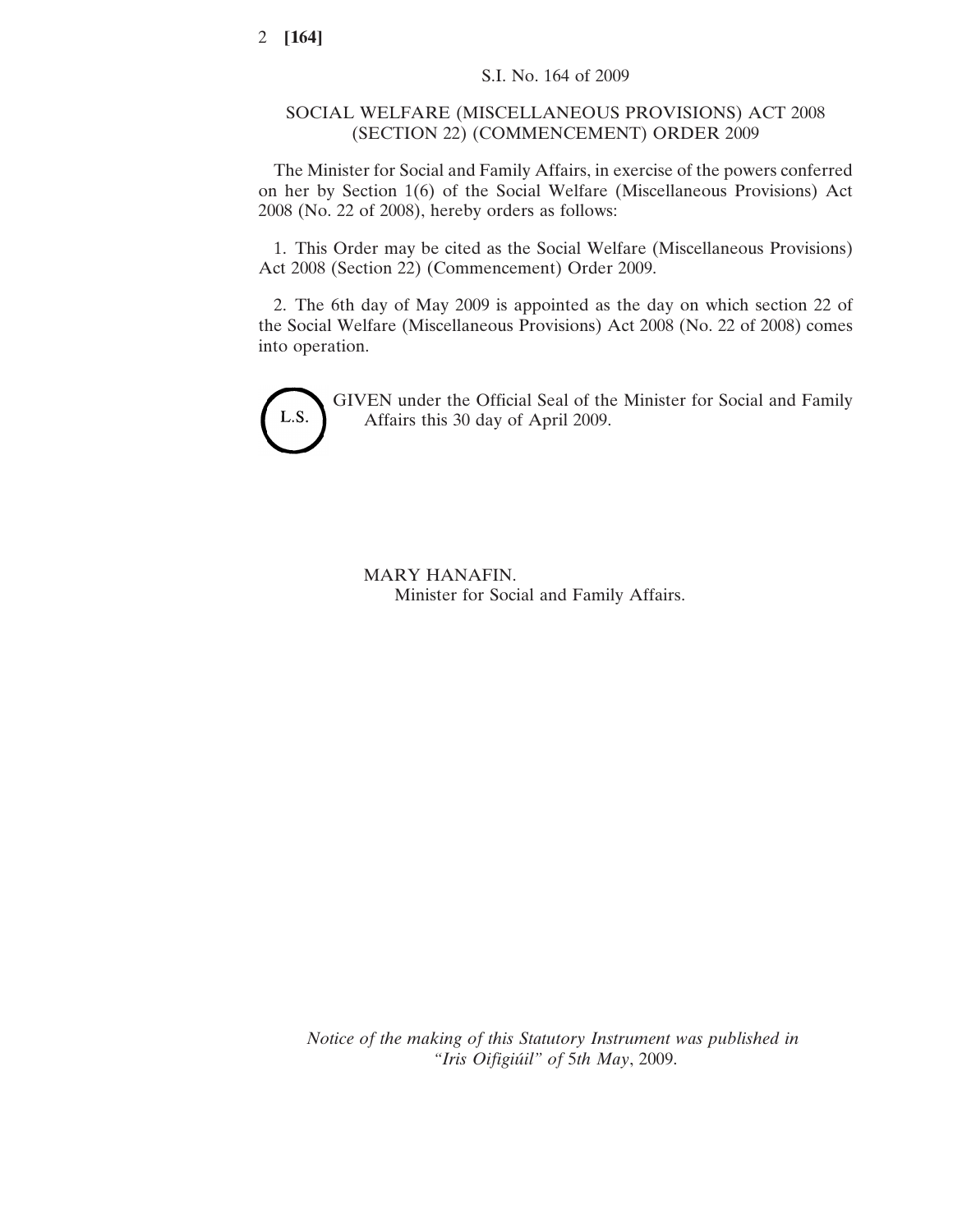**[164]** 3

## EXPLANATORY NOTE

*(This note is not part of the Instrument and does not purport to be a legal interpretation.)*

This Order provides for the commencement of Section 22 of the Social Welfare (Miscellaneous Provisions) Act 2008. Section 22 provides for the deduction of any contributions payable under the tax known as "income levy" in calculating weekly family income for the purposes of Family Income Supplement.